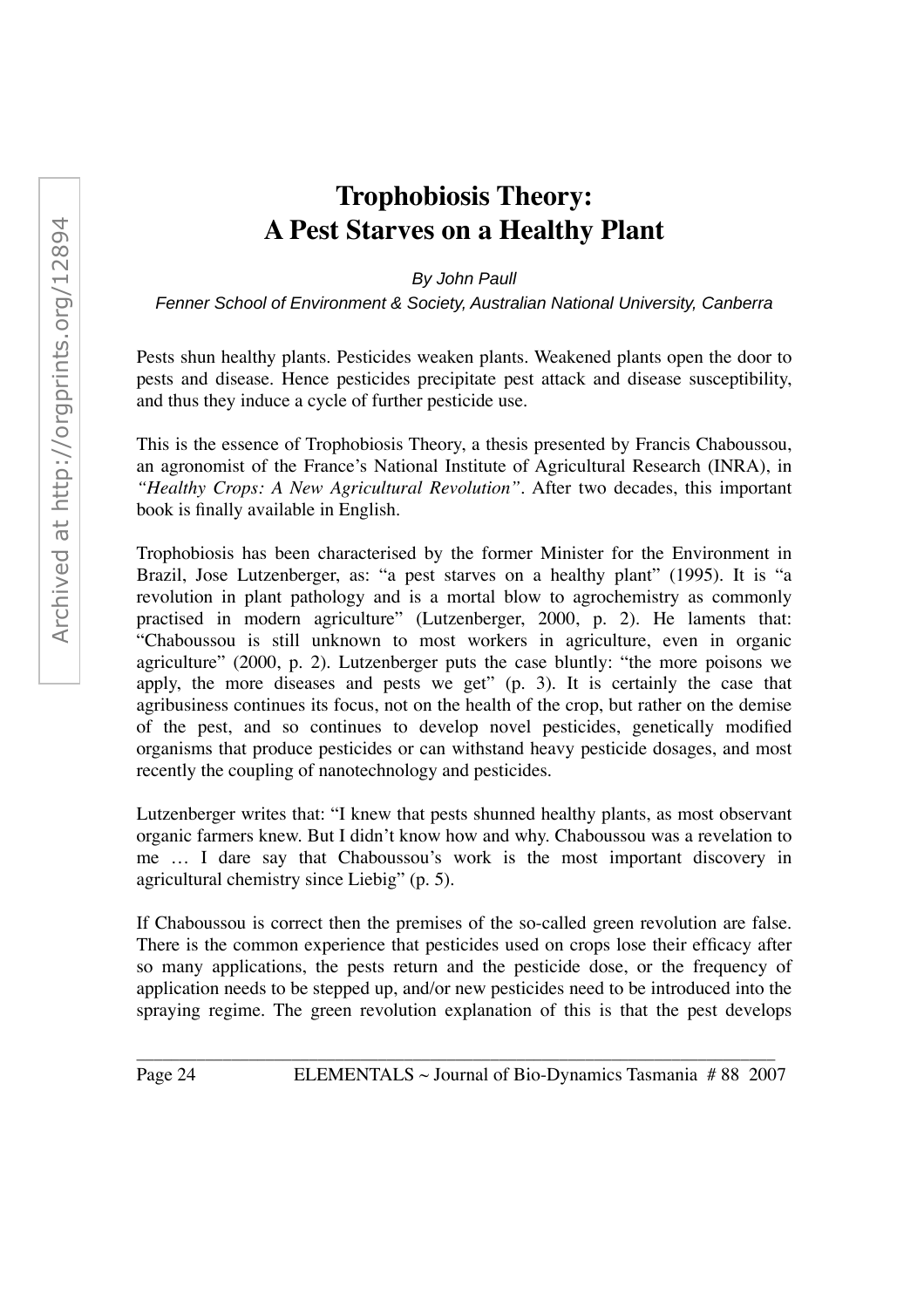resistance. Chaboussou's explanation is that the plants are weakened, and progressively more so, as they are repeatedly assaulted by this chemical warfare. Because they are progressively weakened ever more chemical intervention is required - hence the pesticide treadmill experienced in chemical farming.

Chaboussou's alternative approach is to focus on the health of the crop. According to Chaboussou *"we need to overcome the idea of 'a battle'; that is we must not try to annihilate the parasite with toxins that have been shown to have harmful effects on the plant, yielding the opposite effect to the one desired. We need, instead, to stimulate resistance by dissuading the parasite from attacking. This implies a revolution in attitude, followed by a complete change in the nature of research"* (p. 209).

In taking a non-military approach to farming, Chaboussou is taking a position in solidarity with proponents of organic agriculture including the earliest, Steiner (1924), Pfeiffer (1934), and Northbourne (1940). "And so with the biological-dynamic methods we work not against Nature but with Nature (Pfeiffer, 1934, p.16).

Pfeiffer put it this way: *"When the biological balance is upset, degeneration follows; pests and diseases make their appearance. Nature herself liquidates weaklings. Pests are therefore to be regarded as nature's warning that … the balance [has been] sinned against"* (1958, p.16).

Northbourne wrote that: *"There can be no quarrel between ourselves and nature any more than there can be between a man's head and his feet … We have invented or imagined a fight between ourselves and nature; so of course the whole of nature, which includes ourselves as well as the soil, suffers … We have tried to conquer nature by force and by intellect. It is now for us to try the way of love"* (1940, p. 191, 192).

From the outset of organic agriculture, Northbourne had nailed the escalation problem of chemical farming: *"True, plants continue to grow on the ground, but why is it that more and more spraying is necessary? What answer can there be but that diseases and pests are more and more rampant; in spite of the fact that far more is being done, far more skill is being lavished on the combating of disease than was ever dreamed of in the past … It is liability to disease and not disease itself which indicates illhealth"* (1940, 101). This is the issue that Chaboussou addresses with trophobiosis theory.

Trophobiosis is derived from two Greek roots - *trophikos* (nourishment) and *biosis* (life): "the relationships between plant and parasite are primarily nutritional",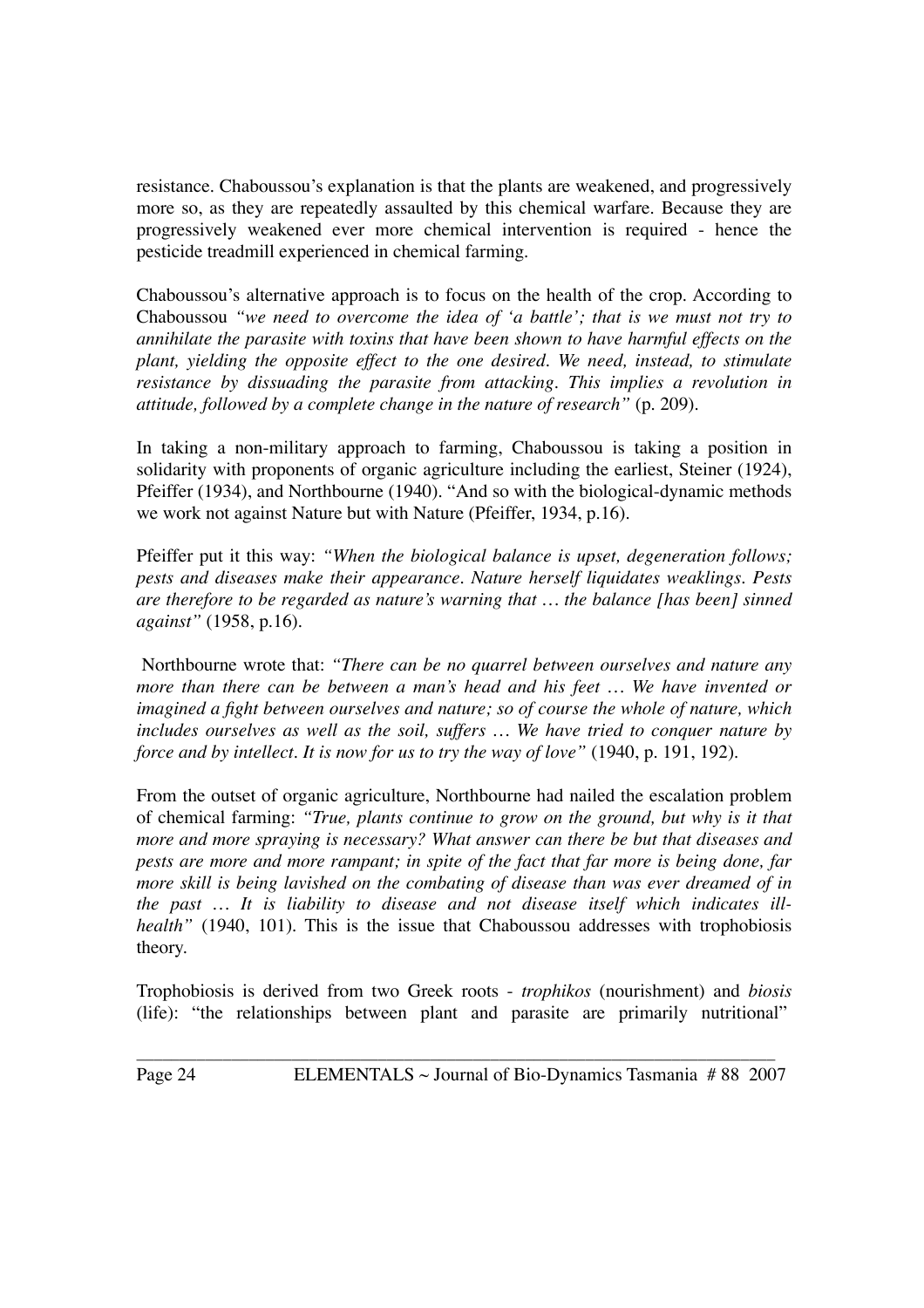(Chaboussou, p. 206). According to the trophobiosis theory, it is nutrient deficiencies and imbalances that lead to pest and disease outbreaks, and that synthetic pesticides and fertilisers can cause such deficiencies and imbalances.

The trophobiosis theory has been summed up by Dr. Ulrich Loening of the University of Edinburgh as follows: *"most pest and disease organisms depend for their growth on free amino acids, and reducing sugars in solution in the plant's cell sap. Every farmer has experienced the increase in diseases after heavy fertilisation with nitrogen; the Green revolution varieties are good examples in which rich fertilisation creates susceptibility to pests, requiring more pesticides to control. Chaboussou explains why. Almost all conventional chemical agricultural technologies create favourable conditions for the growth of pest and disease organisms … the susceptibility of the crop is increased: when offered free nutrients, pests grow better and multiply faster. In this sense therefore, agro-chemicals and poisons cause pests and diseases"* (2004, p. x, xi).

Under Chaboussou's theory, an excess, within the plant, of less complex biochemical molecules, such as amino acids (rather than proteins that they build to) and/or simpler (reducing) sugars such as glucose (rather than the more complex carbohydrates such as glucose polymers - starches - and other polysaccharides) offers an attractive milieu for pests and disease.

Chaboussou's *book Healthy Crops* is presented in three sections: *Pesticides and Biological Imbalances; Deficiencies and Parasitic Diseases;* and *Agriculture Techniques and the Health of Crops*. He documents his case citing a wide variety of research, including his own.

Chaboussou acknowledges that there are multiple environmental factors in the relationship between plants and pests, including "genetic factors, ... the physiological cycle of the plant, photoperiodism, climate, nature of the soil, fertilisation, nature of the stock" and the one central to the trophobiosis theory, "the effect of pesticides on the plants physiology" (p. 7).

The trophobiosis argument is that resistance and susceptibility to attack are a function of the nutritional state of a plant - when proteins are being synthesised, the plant is resistant, and when proteins are being broken down, the plant is at risk. "Organophosphates inhibit protein synthesis … this is the cause of the plant's increased susceptibility, not only to sucking insects such as mites, aphids, aleurodes [aphids] and (so it seems) psyllids but also to diseases, fungal and otherwise" (p. 55).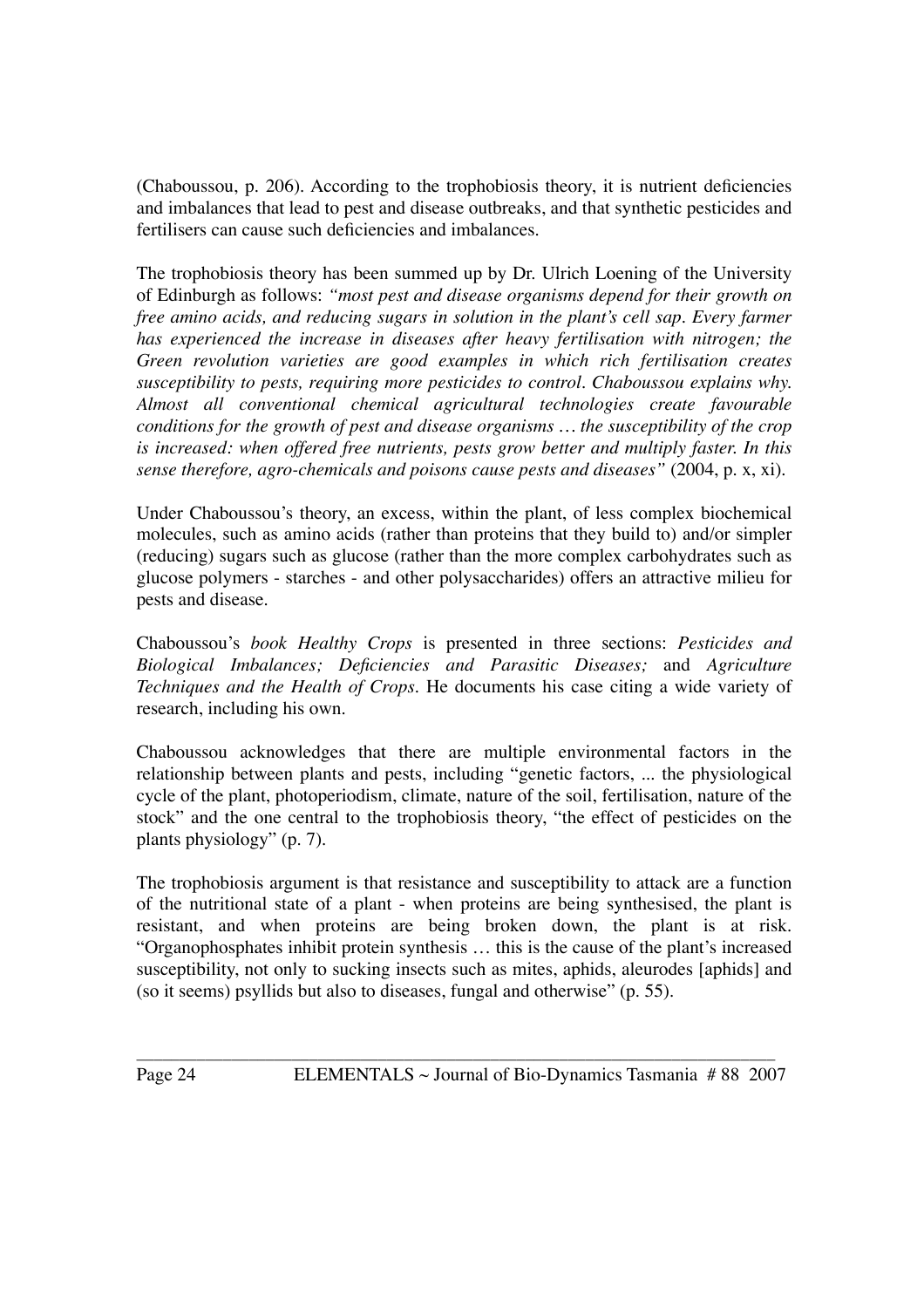Chaboussou states that "all herbicides are toxic for all plants" (p. 57). He reports " a parallel between the effects of herbicides and those of nitrogen fertilisers … the pesticides that contain nitrogen - practically all chemical pesticides - are cations. They can replace cations such as Ca, Mg, and Zn from the exchange complex" (p.156). And hence applications of herbicides and synthetic fertilisers can lead to deficiencies in the treated plant.

Chaboussou states that "artificial organo-chemicals have a very special affinity for plant tissues" (p. 39) and pesticides applied to the leaves - foliar application - find their way into the body of the plant. This can be through the cuticle and through the stomata since light promotes the maximum opening of the stomata, penetration of pesticides will be greater where the poison is applied in daylight. Penetration of pesticides into the body of the plant can be *via* the leaves, and also the roots, the seeds and the branches. Having penetrated the plant, Chaboussou identifies that pesticides can be transported through the plant via both apoplastic (extracellular) pathways and symplastic (intracellular and intercellular exchange - within a cell and from cell to cell - via the cytoplasm) pathways. The plant, so weakened, is thus susceptible to pests and disease.

Francis Chaboussou's book *"Healthy Crops: A New Agricultural Revolution"* first appeared in French, published by Flammarion, Paris in 1985. He died the same year. The book has been translated and published in German (1987 & 1996), Portuguese (1987 & 1999 2nd edition) and Japanese (2003), and now English.

Plant pathologist Francis Chaboussou (b.1908 - d.1985) saw with a clear eye that just as there are iatrogenic, doctor-caused, medical problems, likewise there are agrogenic, farmer-caused, agricultural problems. Chaboussou offers a lifetime's insight into his vision for an agriculture without pesticides, and in so doing he provides a scientific underpinning for organic and bio-dynamic agriculture.

## **References**

Chaboussou, F., 1985 (English 2004 trans.), Healthy Plants, A New Agricultural Revolution, Jon Carpenter, Charlbury, UK.

Loening, U., 2004, in Chaboussou, 2004 trans., Healthy Plants, A New Agricultural Revolution, Jon Carpenter, Charlbury, UK.

Lutzenberger, J., 1995, Pleading for a Poison-Free Agriculture, excerpt available at <www.lindros.co.za>.